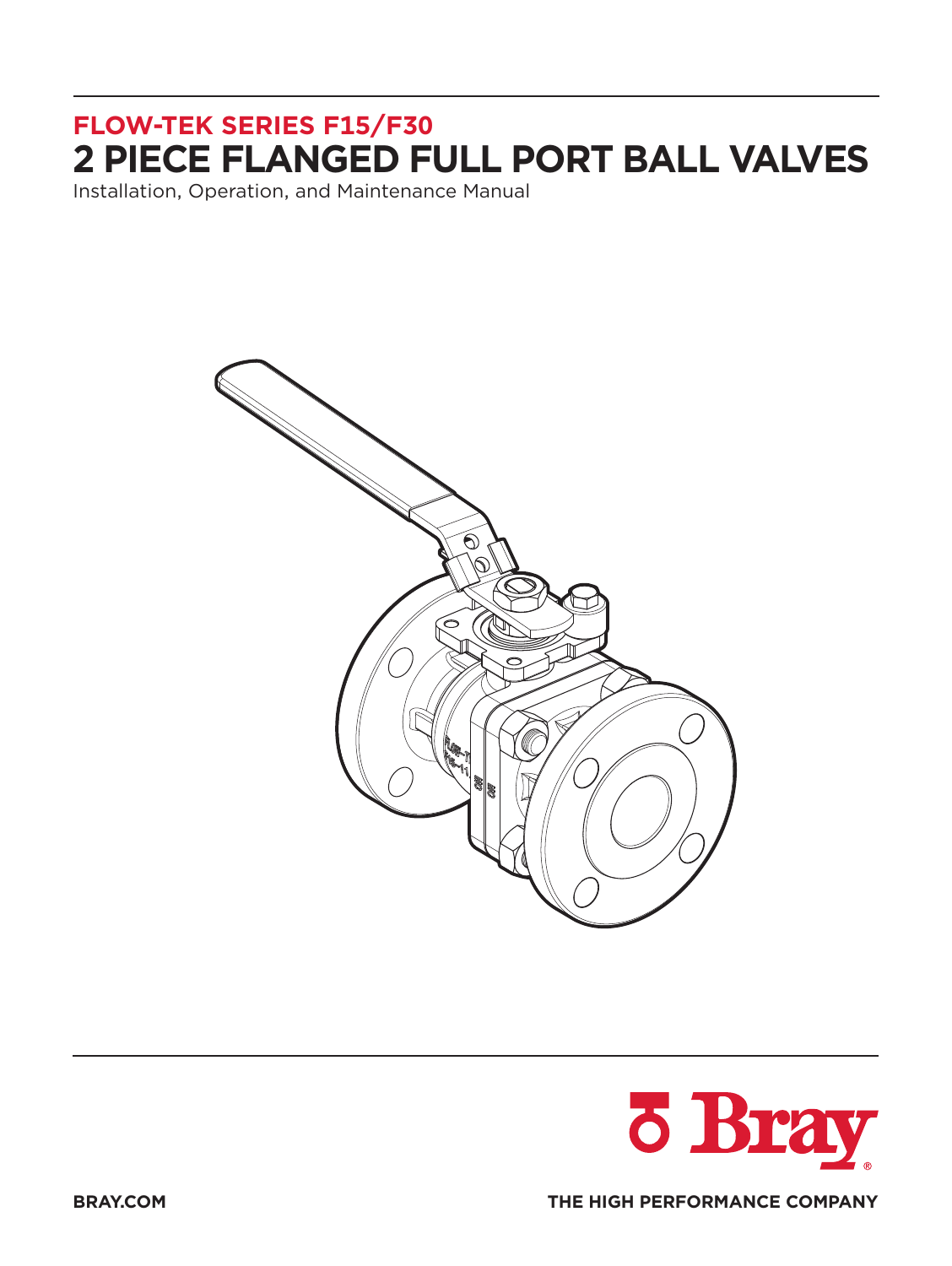Installation, Operation, and Maintenance Manual



#### **CONTENTS**

| 1.0  |  |
|------|--|
| 2.0  |  |
| 3.0  |  |
| 4.0  |  |
| 5.0  |  |
| 6.0  |  |
| 7.0  |  |
| 8.0  |  |
| 9.0  |  |
| 10.0 |  |
| 11.0 |  |
| 12.0 |  |
| 13.0 |  |
| 14.0 |  |
| 15.0 |  |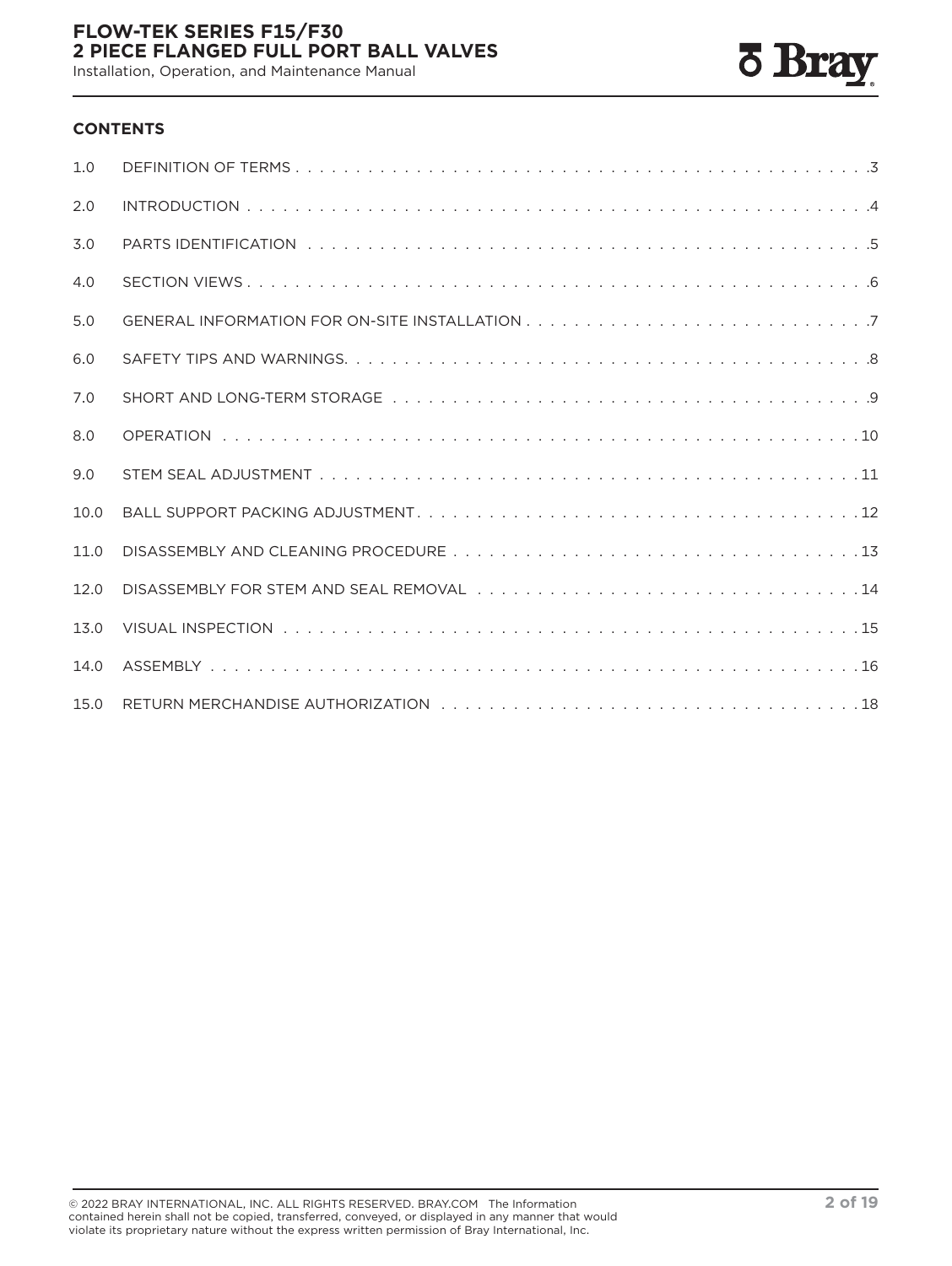<span id="page-2-0"></span>Installation, Operation, and Maintenance Manual

#### **READ AND FOLLOW THESE INSTRUCTIONS CAREFULLY. SAVE THIS MANUAL FOR FUTURE USE.**

#### **1.0 DEFINITION OF TERMS**

All information within this manual is relevant to the safe operation and proper care of your Bray valve. Please understand the following examples of information used throughout this manual.



#### **DANGER**

Indicates a potentially hazardous situation which, if not avoided, will result in death or serious injury.



#### **WARNING**

Indicates a potentially hazardous situation which, if not avoided, could result in death or serious injury.



#### **CAUTION**

Indicates a potentially hazardous situation which, if not avoided, could result in minor or moderate injury.



#### **NOTICE**

Used without the safety alert symbol, indicates a potential situation which, if not avoided, may result in an undesirable result or state, including property damage.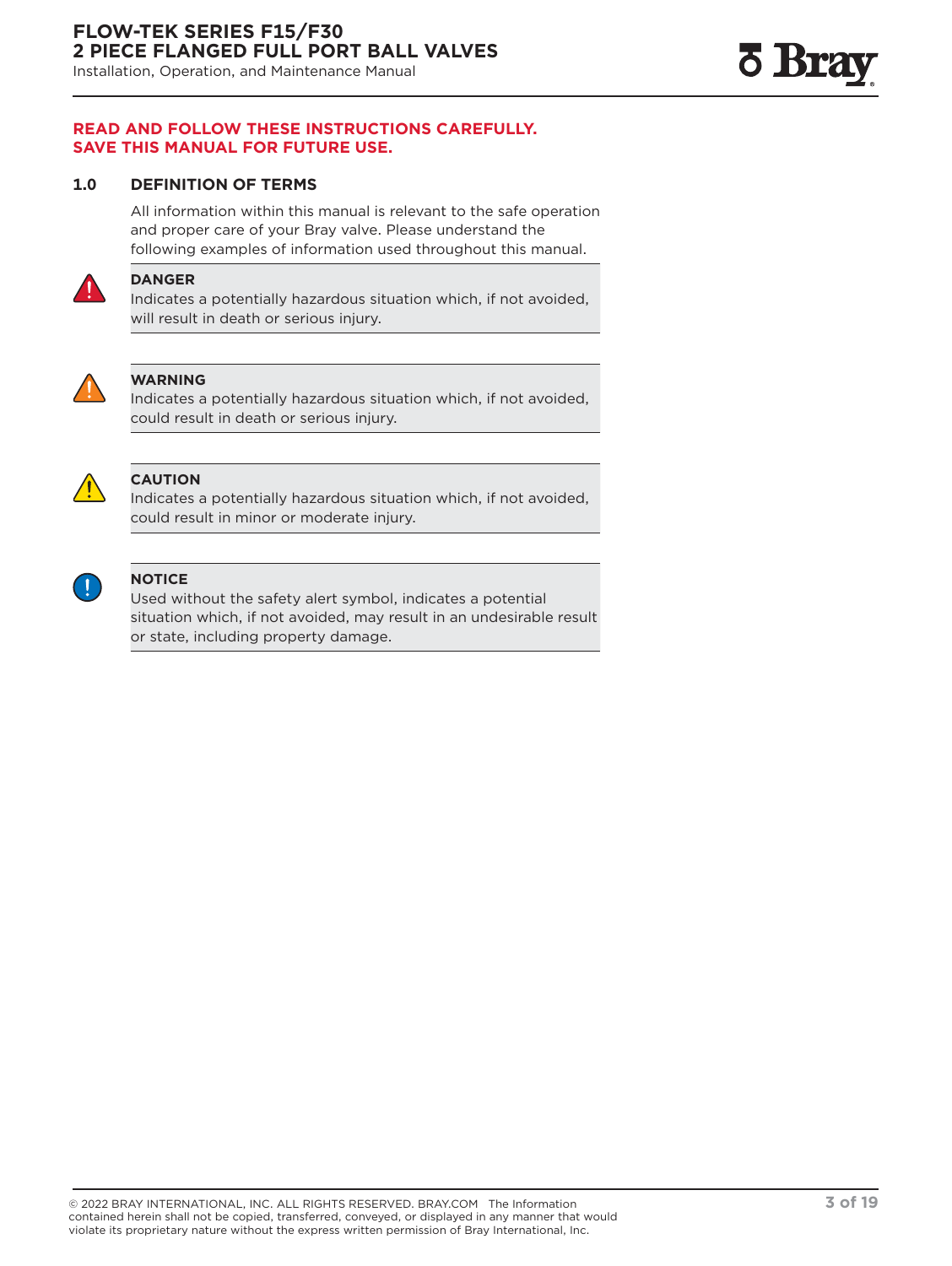# **6 Bra**

#### <span id="page-3-0"></span>**2.0 INTRODUCTION**

The design features of this valve include a split body, two piece construction, allowing ease of maintenance without special tools. These valves feature a "free floating" ball. The ball is not fixed, but is free to move with the line pressure.

As a result of this feature, these valves are capable of tight shutoff with flow in either direction or dead-ended, regardless of the position of the valve in the line.

The downstream seat, opposite the pressurized side of a closed valve, must carry the load exerted by the line pressure on the ball, while the upstream seat is subject to little load or wear. For this reason, it is sometimes possible to increase useful seat life by turning the valve end-for-end in the pipeline.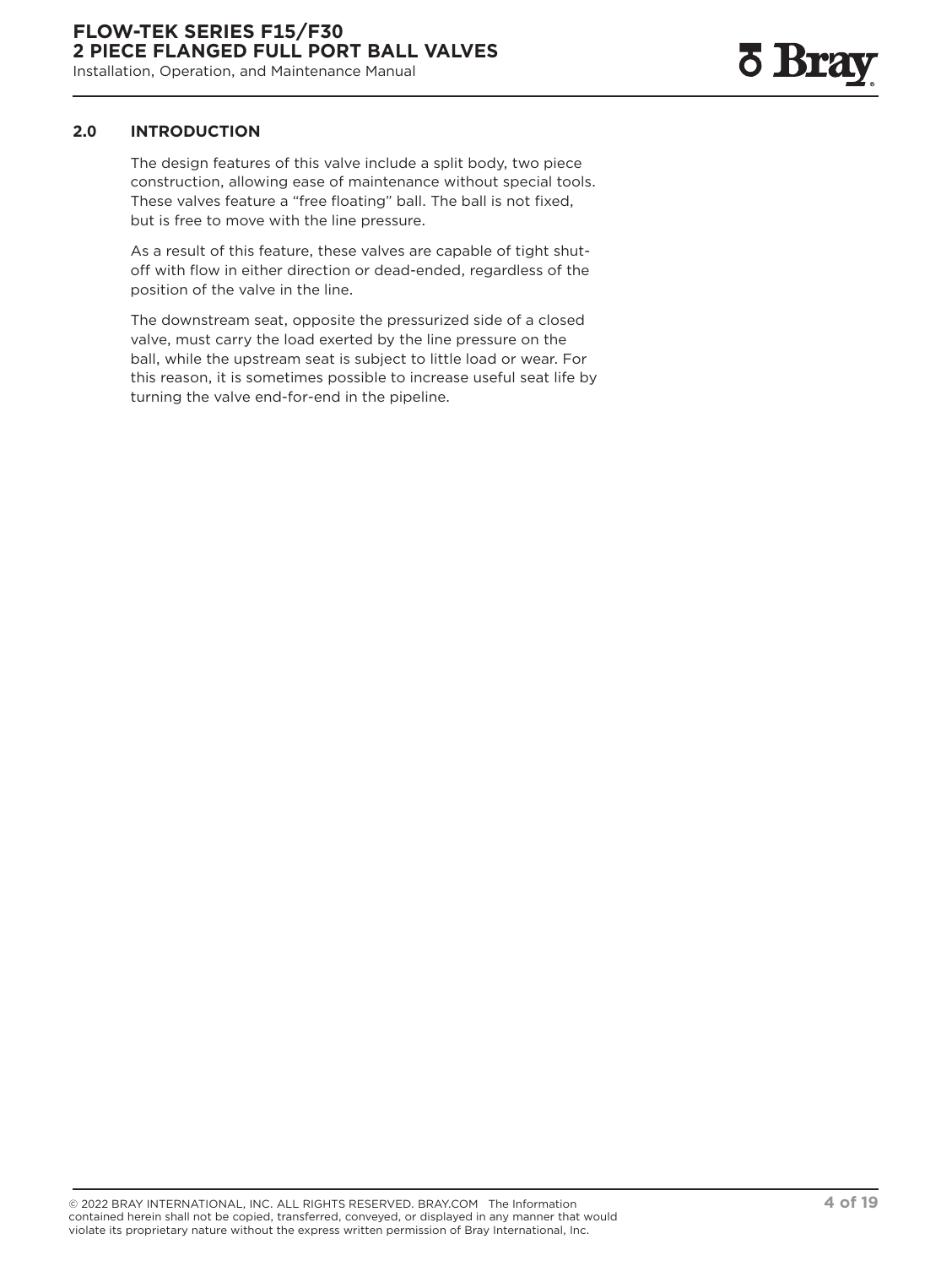<span id="page-4-0"></span>Installation, Operation, and Maintenance Manual

## **F** Bray



**2½" – 12" Valves** 



| <b>ITEM</b>    | <b>NAME</b>                |  |  |  |  |  |
|----------------|----------------------------|--|--|--|--|--|
| 1              | Body                       |  |  |  |  |  |
| $\overline{2}$ | End Cap                    |  |  |  |  |  |
| 3              | Ball                       |  |  |  |  |  |
| 4              | Seat                       |  |  |  |  |  |
| 5              | Stem                       |  |  |  |  |  |
| 6              | <b>Body Seal</b>           |  |  |  |  |  |
| 8              | <b>Body Nut</b>            |  |  |  |  |  |
| 9              | <b>Body Stud</b>           |  |  |  |  |  |
| 10             | <b>Anti-Static Device</b>  |  |  |  |  |  |
| 11 A           | Packing Protector          |  |  |  |  |  |
| 11B            | Thrust Washer Protector    |  |  |  |  |  |
| 12             | Thrust Washer              |  |  |  |  |  |
| 13             | <b>Stem Bearing</b>        |  |  |  |  |  |
| 14             | <b>Stem Packing</b>        |  |  |  |  |  |
| 15             | Packing Gland              |  |  |  |  |  |
| 16             | Packing Follower           |  |  |  |  |  |
| 17             | <b>Gland Bolt</b>          |  |  |  |  |  |
| 18             | <b>Belleville Washer</b>   |  |  |  |  |  |
| 19             | Tab Lock Washer            |  |  |  |  |  |
| 20             | <b>Travel Stop Housing</b> |  |  |  |  |  |
| 21             | <b>Housing Bolt</b>        |  |  |  |  |  |
| 22             | <b>Travel Stop</b>         |  |  |  |  |  |
| 23             | <b>Travel Stop Sleeve</b>  |  |  |  |  |  |
| 24             | <b>Travel Stop Bolt</b>    |  |  |  |  |  |
| 25             | Handle                     |  |  |  |  |  |
| 26             | Lock Nut                   |  |  |  |  |  |
| 27             | Handle Bolt                |  |  |  |  |  |
| 28             | Handle Sleeve              |  |  |  |  |  |
| 29             | <b>Locking Device</b>      |  |  |  |  |  |
| 30             | Snap Ring                  |  |  |  |  |  |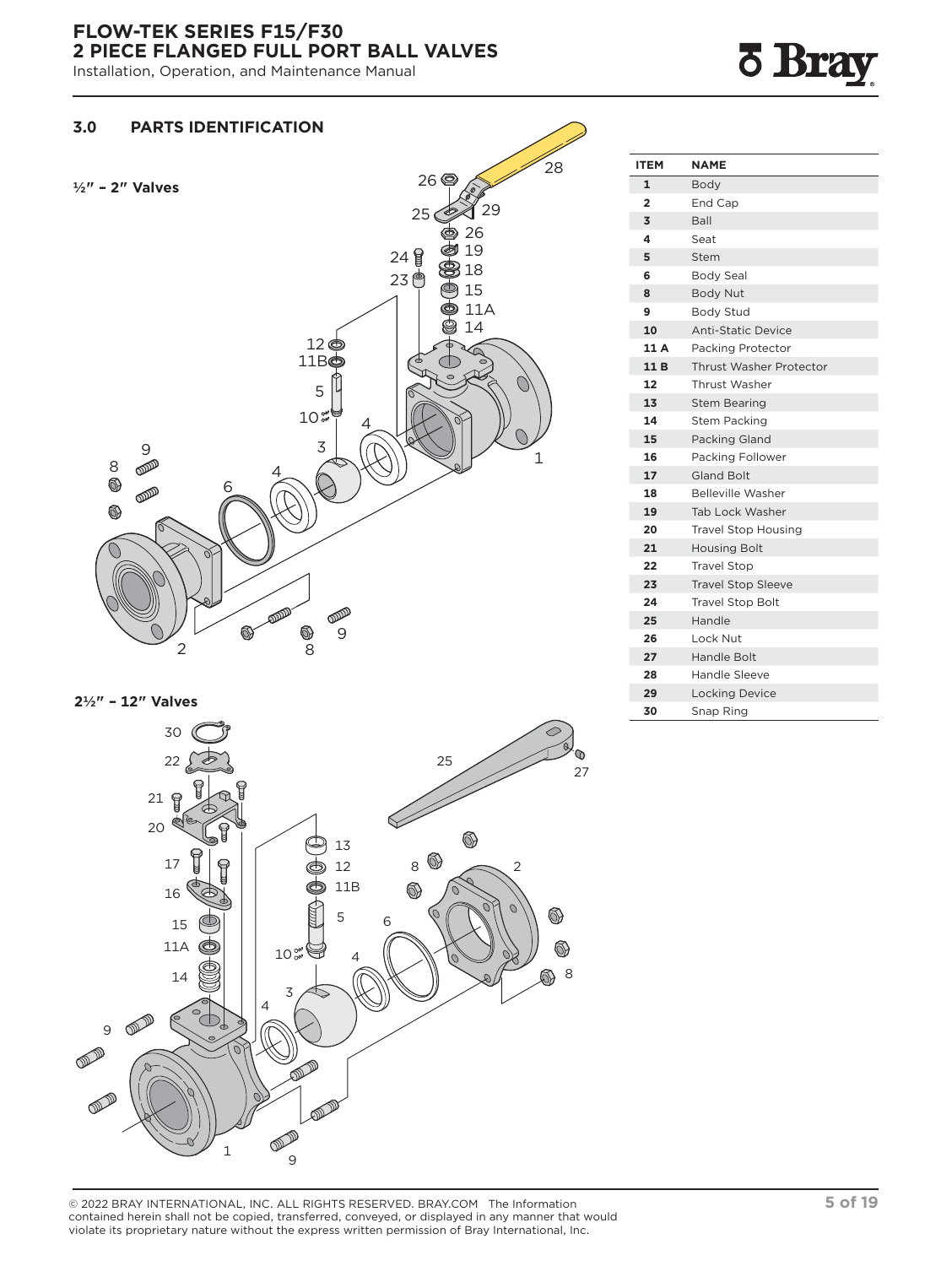<span id="page-5-0"></span>Installation, Operation, and Maintenance Manual



#### **4.0 SECTION VIEWS**



**SECTION VIEW ½" - 2" VALVES** Dimensions may be found in product literature.



**SECTION VIEW 2-1/2" - 12" VALVES**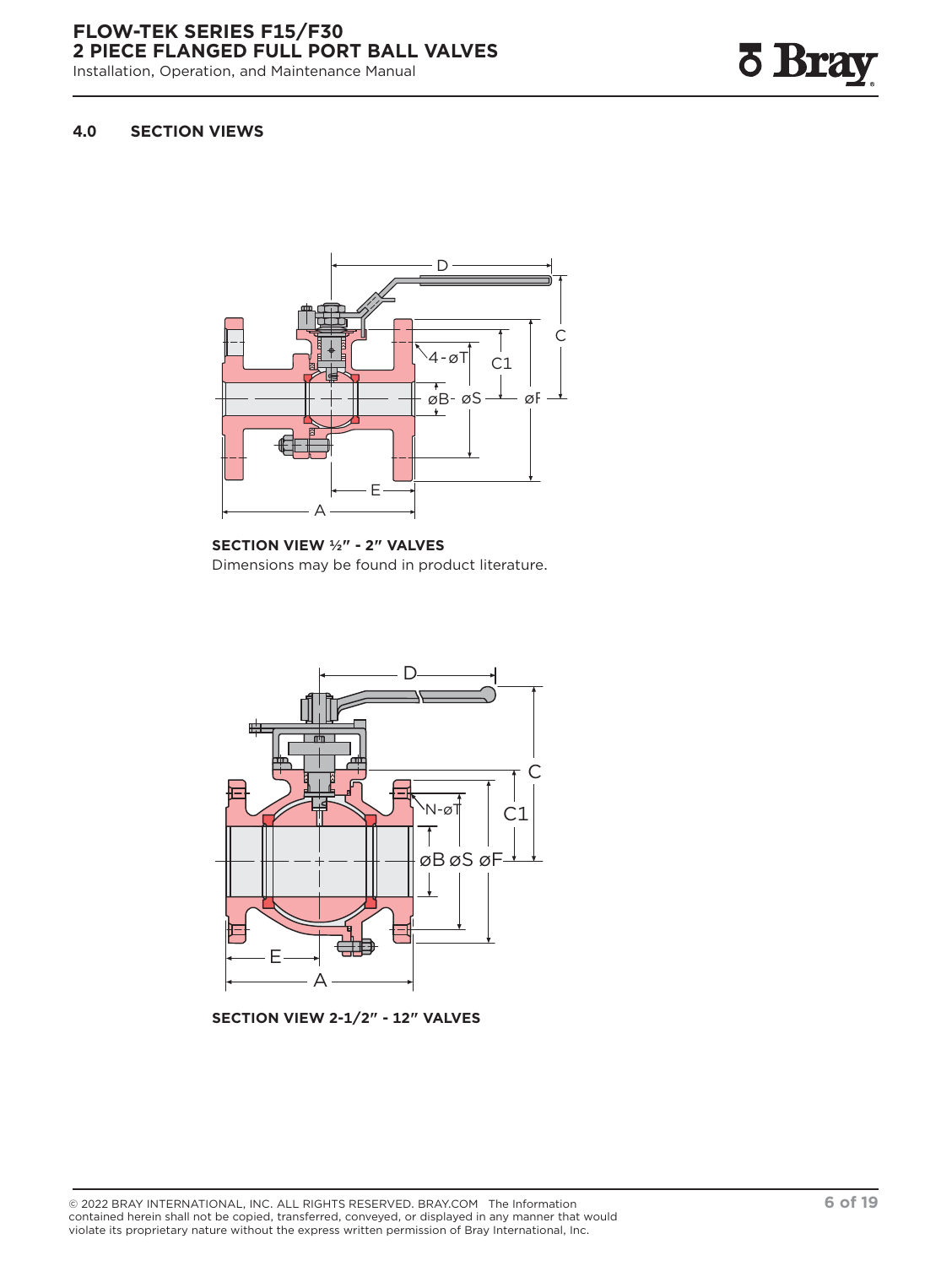#### <span id="page-6-0"></span>**5.0 GENERAL INFORMATION FOR ON-SITE INSTALLATION**

The valve may be installed in any orientation on the pipeline and should be installed in the full open position

Before installing the valves, the pipes must be flushed clean of dirt, burrs, and welding residues, or the seats and ball surface will be damaged. If for any reason the valve is installed prior to flushing of the piping system, the valve must remain in the full open position until the piping system has been fully flushed clean of debris.

For hydrostatic testing of the piping system, the valves must be placed in the half open position prior to pressurizing the system. If the valve is installed in a dead-end position on the piping, the valve must be placed in the half open position and equipped with a blind flange prior to pressurizing the system.

#### **NOTICE**

**Hydrostatic system testing with the valve in the closed position may result in damage to the valve seats, affecting their ability to create a proper seal.** Failure to implement the installation and testing instructions as outlined, resulting in a valve failure, will void the warranty coverage of the product.

#### **5.1 Use**

The valve should be maintained as part of a preventative maintenance program and in accordance with manufacturer's recommended pressure, temperature and corrosion limits to insure a long service life. During shipment, storage, and in operation, the valve should be fully open or fully closed ("open" is preferred for shipping and storage). Do not use in throttling service without investigating flow and pressure conditions.



#### **WARNING**

Before installing this equipment, confirm that it is suitable for the intended service.

The identifications tags describe the maximum allowable service conditions for this product.

Be sure that the installation is protected by appropriate pressure control and safety devices to insure that acceptable limits are not exceeded.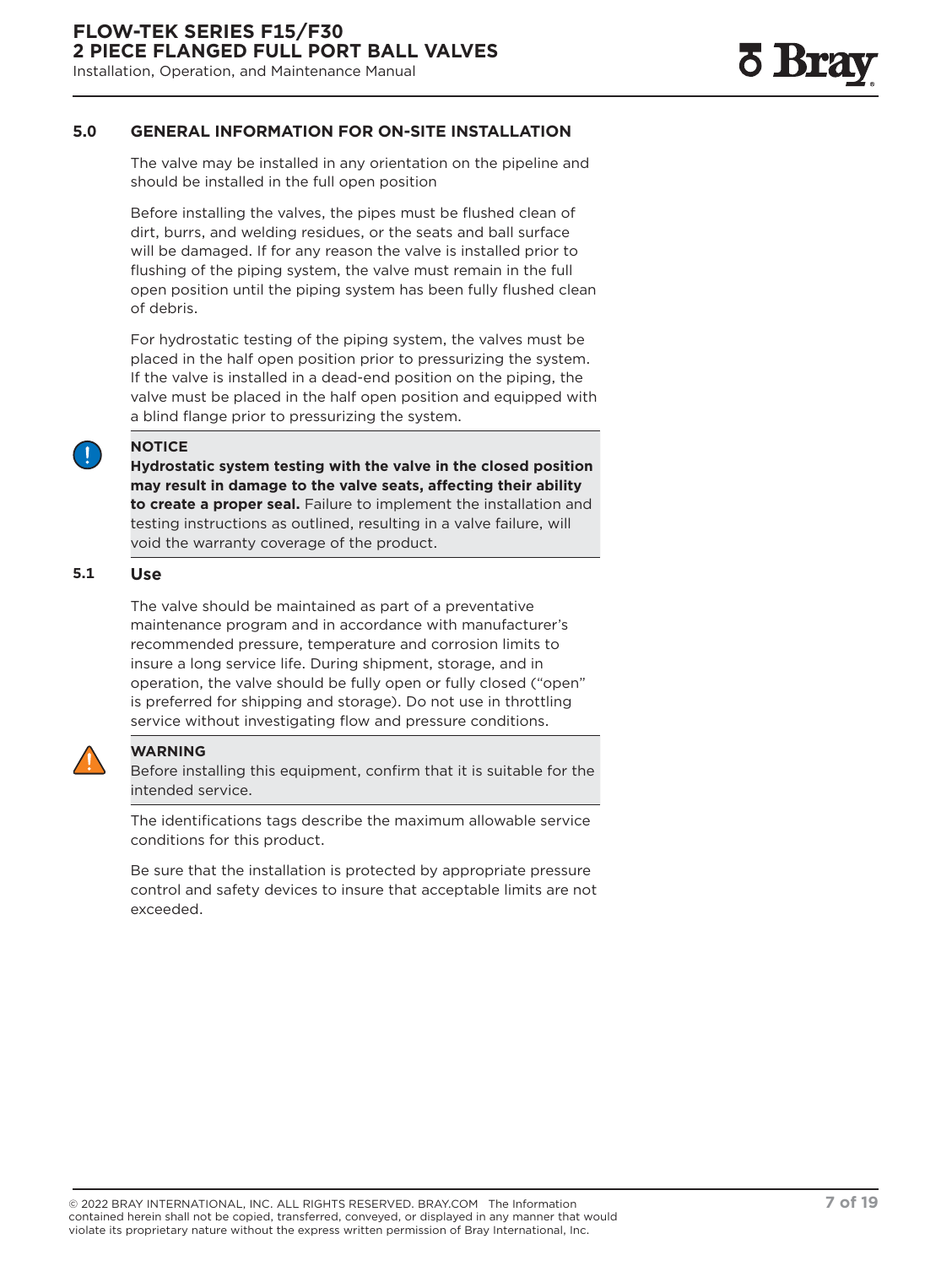#### <span id="page-7-0"></span>**6.0 SAFETY TIPS AND WARNINGS**

- 1. Before installation confirm that valve is suitable for the intended service.
- 2. Make sure that line is depressurized and drains are open/ monitored during installation.
- 3. Before working on valve being in service make sure that service media has been flushed and line is safe. Make sure that all applicable MSDS sheets are available. Follow all safety related procedures.
- 4. Before disassembly valve shall be cycled several times to assure there is no pressure trapped in body cavity.
- 5. During assembly make sure that all threaded connections are safe and have proper engagement.
- 6. During the pressure test of reassembled valve follow all safety precautions to avoid possible injury. (Use of proper test equipment, correct parts assemblies, follow test procedures.)
- 7. While line is under pressure DO NOT remove packing gland or any other valve parts.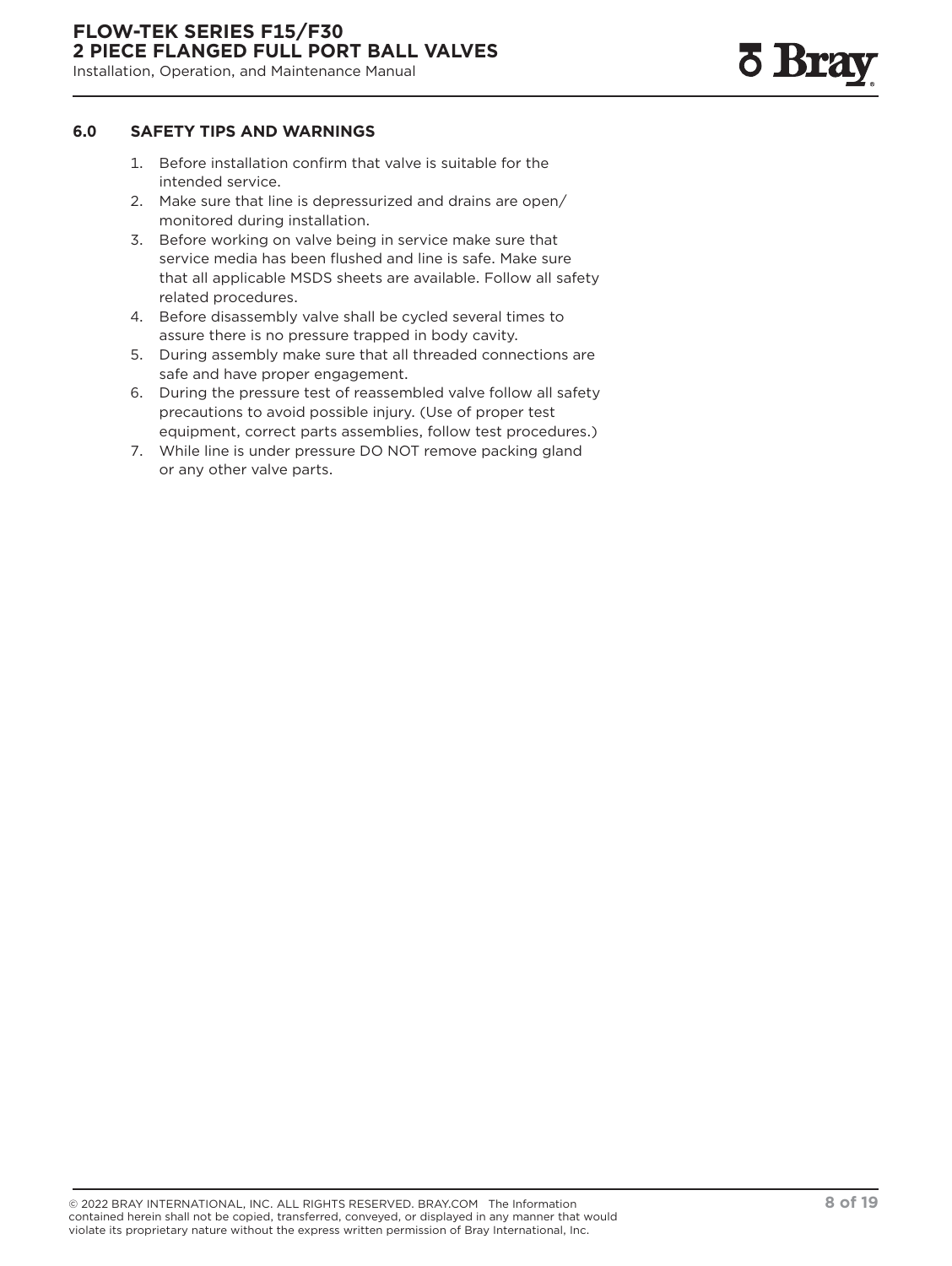#### <span id="page-8-0"></span>**7.0 SHORT AND LONG-TERM STORAGE**

#### **7.1 Short-Term Storage**

Short-term storage is defined as storage of products and equipment to be used in the construction of a project for periods of one to three months. Short-term storage must be carried out in a controlled manner as follows:

- 1. Valves must be stored in a closed, clean, and dry environment.
- 2. Ball valves should be stored in the fully open position to protect the ball and seats.
- 3. Ball valves should remain in the original shipping container and be placed on pallets of wood or other suitable materials. End protectors should remain on the valve ends to prevent the entrance of dirt, and removed only at time of installation.

#### **7.2 Long-Term Storage**

Long-term storage is defined as storage of products and/or equipment for periods longer than 3 months. Long-term storage must be carried out in a controlled manner as follows:

- 1. Valves must be stored in a closed, clean, and dry environment.
- 2. Ball valves should be stored in the fully open position to protect the ball and seats.
- 3. Ball valves should remain in the original shipping container and be placed on pallets of wood or other suitable materials. End protectors should remain on the valve ends to prevent the entrance of dirt, and removed only at time of installation.
- 4. Periodically, the valves should be checked to ensure the above conditions are maintained.

These are general guidelines for valve storage. Please consult the factory for information regarding specific requirements.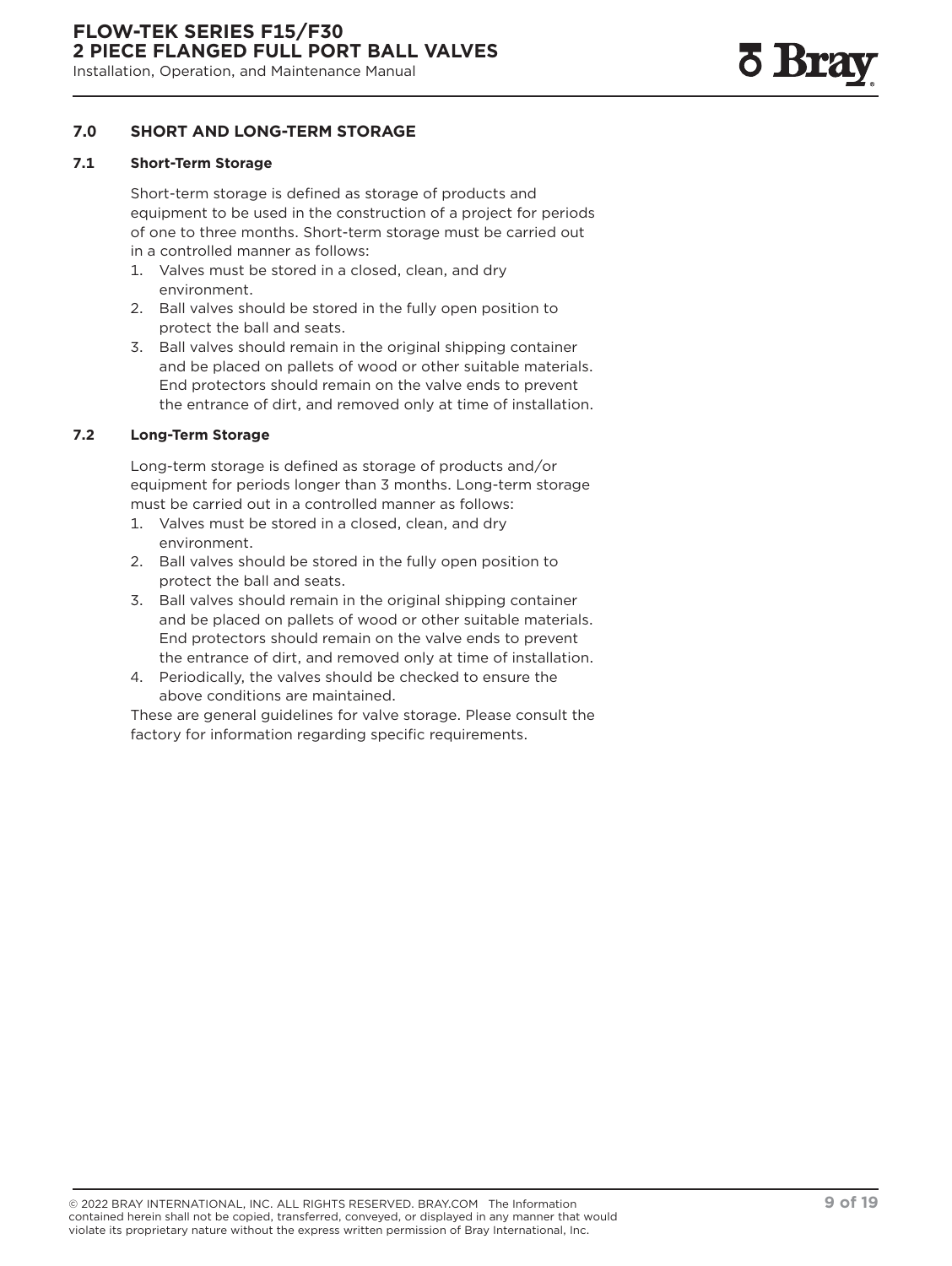#### <span id="page-9-0"></span>**8.0 OPERATION**

Operation of the valve is done by turning the handle a 1/4 turn (90 degree turn). clockwise (CW) to close, counter clockwise (CCW) to open.

#### **8.1 Valve Open Position**

The handle is parallel with the pipeline.

#### **8.2 Valve in closed Position**

The handle is perpendicular to the pipeline.

Valves with actuators should be checked for actuator -valve alignment. Misalignment will result in high operational torque and damage to valve stem and seals.

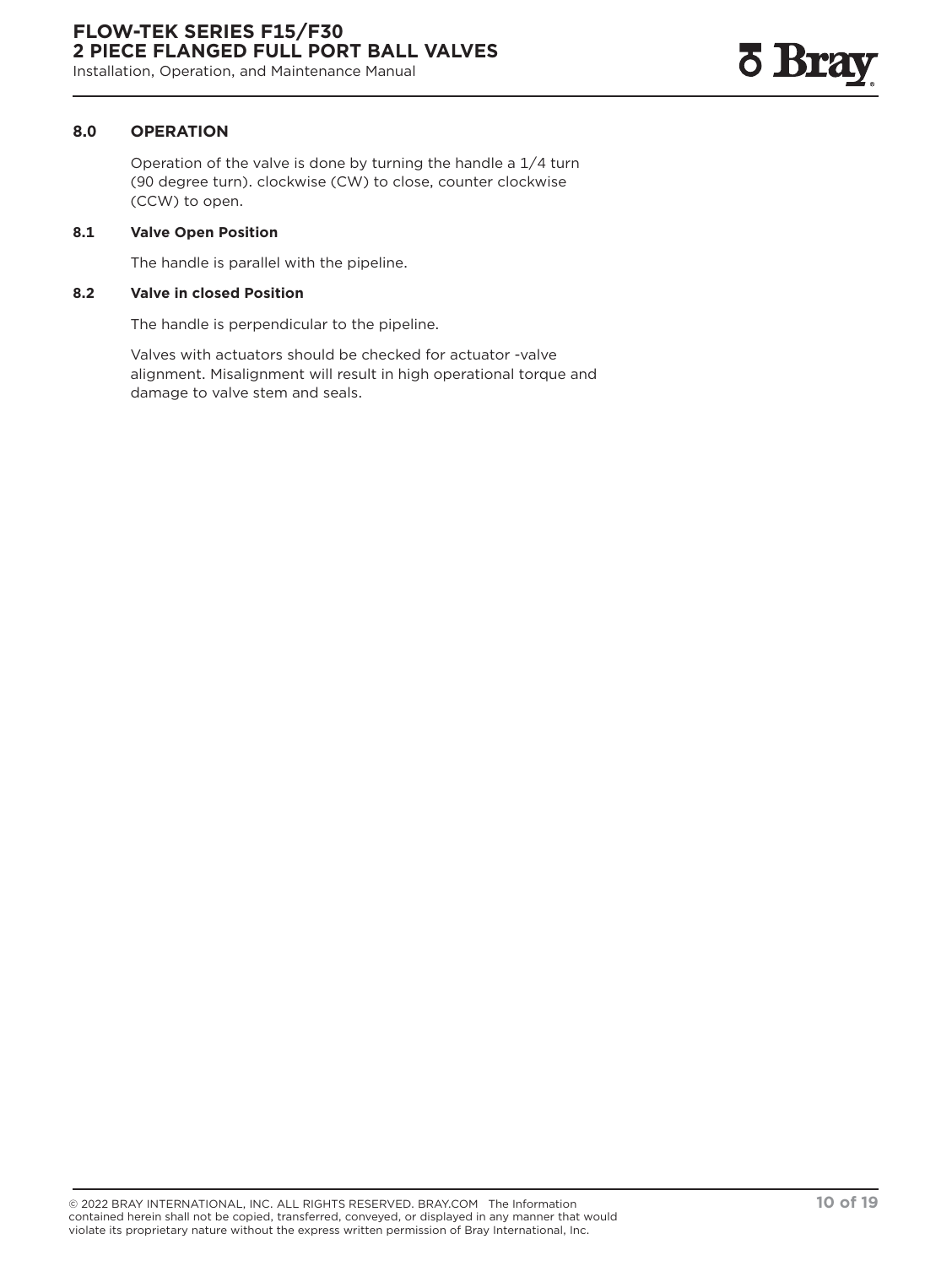#### <span id="page-10-0"></span>**9.0 STEM SEAL ADJUSTMENT**

For 1/2"- 2", if slight leakage is noted at stem, straighten lock washer tab, tighten stem nut to flatten Belleville Washers, back stem nut off 1/4 turn, secure lock washer tab.

For sizes larger than 2", simply tighten gland bolts evenly until leak stops. Do not over tighten. See Table 1 for recommended gland nut torque.



#### **WARNING**

DO NOT remove packing gland or any other valve parts while line is under pressure!

Stem seal leakage may be corrected without disassembly by tightening the packing gland nut until such leakage stops. If the leakage continues or valve operating torque becomes excessive, the seals are worn and replacement will be necessary.

**Table 1 -** Recommended Gland Nut Torque

| <b>Valve Size</b><br><b>NPS</b> | <b>Recommended Torque</b><br>Ib-in |  | <b>Valve Size</b><br>DN | <b>Recommended Torque</b><br>N m |
|---------------------------------|------------------------------------|--|-------------------------|----------------------------------|
| 1/2                             | 53                                 |  | 15                      | 6                                |
| 3/4                             | 53                                 |  | 20                      | 6                                |
| $\mathbf{1}$                    | 53                                 |  | 25                      | 6                                |
| $1 - 1/2$                       | 132                                |  | 40                      | 15                               |
| $\overline{2}$                  | 132                                |  | 50                      | 15                               |
| $2 - 1/2$                       | 89                                 |  | 65                      | 10                               |
| 3                               | 89                                 |  | 80                      | 10                               |
| 4                               | 89                                 |  | 100                     | 10                               |
| 6                               | 106                                |  | 150                     | 12                               |
| 8                               | 106                                |  | 200                     | 12                               |
| 10                              | 124                                |  | 250                     | 14                               |
| 12                              | 124                                |  | 300                     | 14                               |

<u>o Bra</u>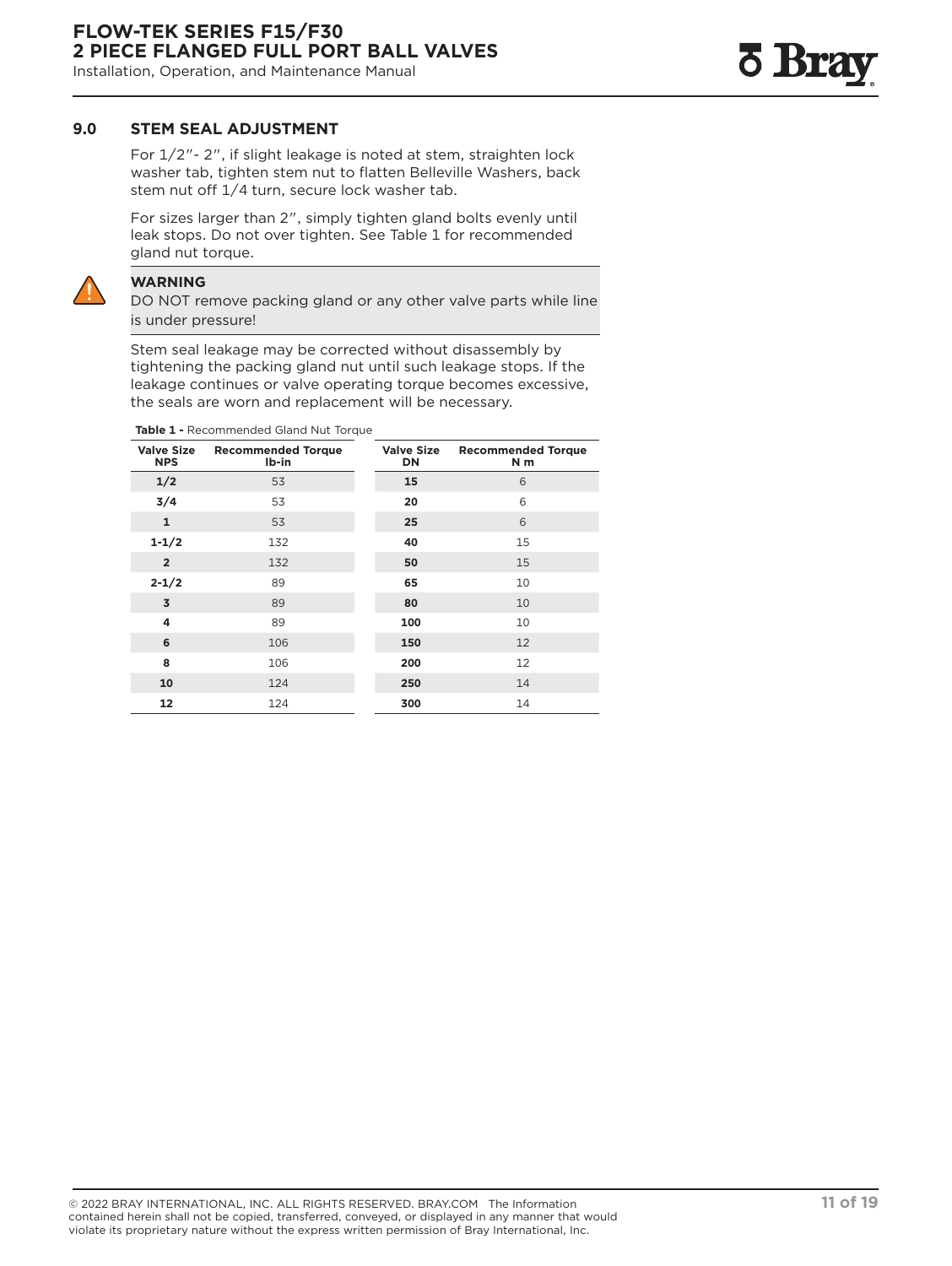<span id="page-11-0"></span>Installation, Operation, and Maintenance Manual

#### **10.0 BALL SUPPORT PACKING ADJUSTMENT**

Ball Support packing adjustment may be required in the rare event that the pin packing develops a leak. The below instructions should be followed in the event of a leak to adjust the packing. Note that the position of the ball support comes pre-set from the factory. Adjustment of the pin seat position may only be required if the ball support components have been replaced.

- 1. Loosen the set nut (35) on the tuning screw (36) by turning the nut counter-clockwise while holding the screw stationary with an open end wrench.
- 2. With the set nut (35) loose, turn the support nut (34) clockwise to compress pin packing (32) as necessary to stop leakage of line media around support nut threads.
- 3. Using finger pressure only, rotate the tuning screw (36) in the clockwise direction until resistance is felt from the support pin seat (31) contacting the ball surface. Then, rotate the tuning screw (36) 1/4 turn in the counter-clockwise direction.
- 4. Lock the tuning screw (36) in position with the set nut (35) by holding the tuning screw (36) head stationary with an open end wrench while firmly tightening the set nut (35) in the clockwise direction.





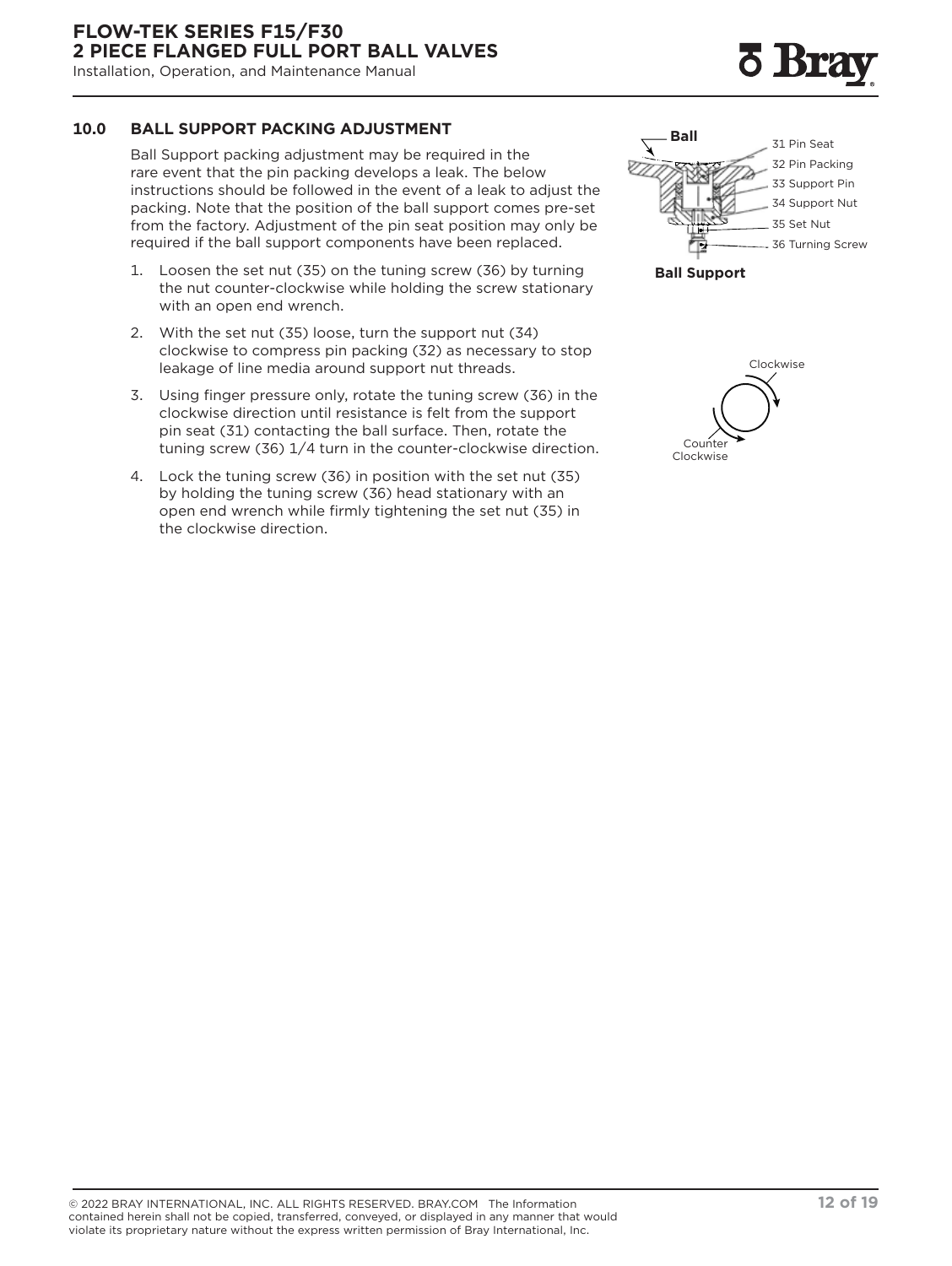#### <span id="page-12-0"></span>**11.0 DISASSEMBLY AND CLEANING PROCEDURE**

#### **CAUTION**

Line must be depressurized before disassembly. Valve should be cycled to assure there is no pressure trapped in valve cavity. Ball valves can trap pressurized media when closed. Flush line with valve in the half open position to remove hazardous media.

If the valve has been used to control hazardous media, it must be decontaminated before disassembly.

It is recommended that the following steps be taken for safe removal and assembly.

As shipped from the factory, valves contain silicone based lubricant. This is for break-in and may be removed by disassembly and solvent washing, if it is objectionable for a particular application.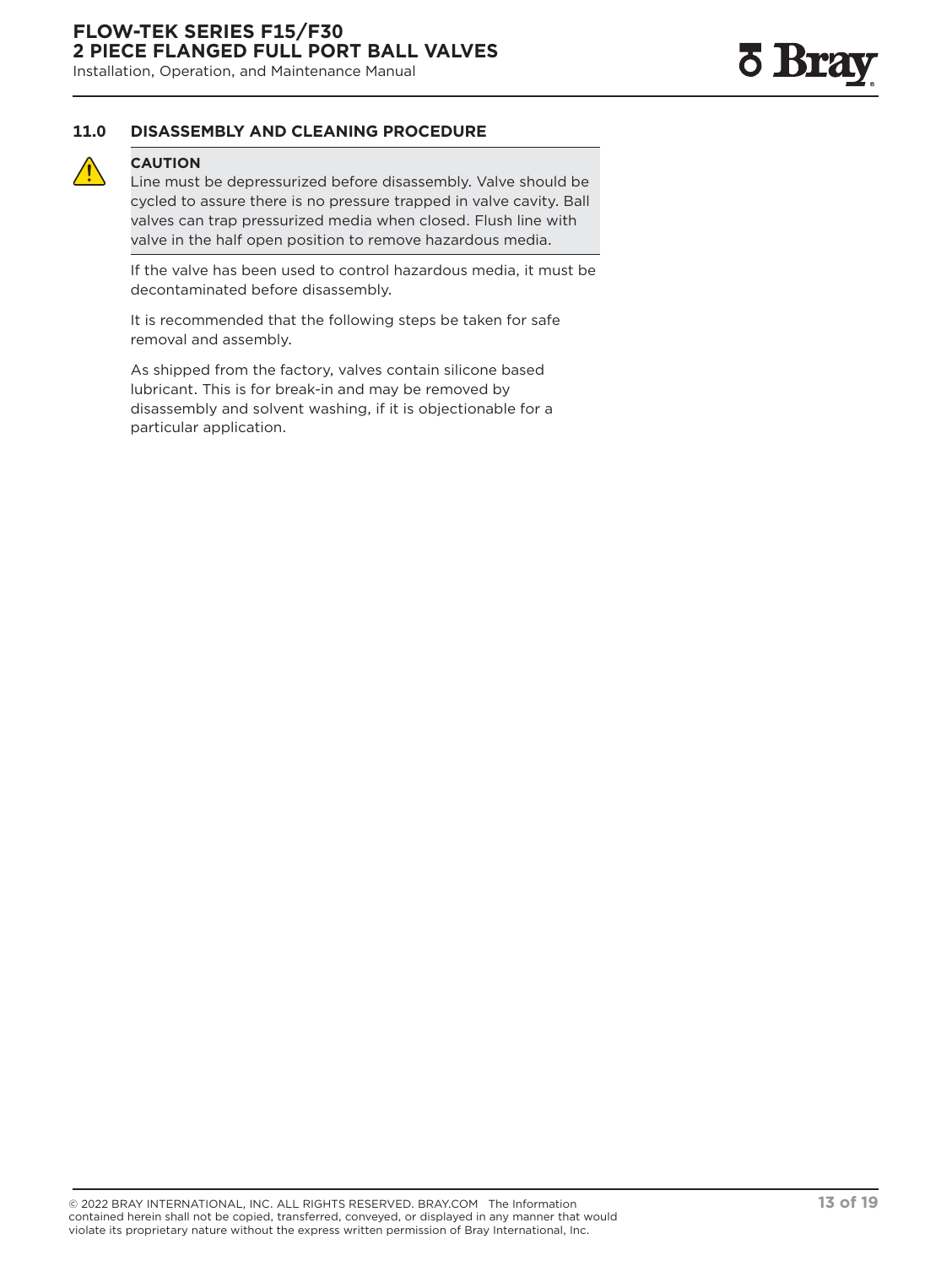

#### <span id="page-13-0"></span>**12.0 DISASSEMBLY FOR STEM AND SEAL REMOVAL**

Remove flange bolts and nuts and lift valve from line for servicing.

**NOTE:** Care should be taken to avoid scratching or damaging serrated flange face. These valves are heavy!

They should be adequately supported before removal from the line is begun.

Loosen handle set screw and remove handle and stop plate. Next, remove gland nuts, gland flange and gland.

Remove body end nuts, using proper wrench size. Lift off body end. One seat should come out with body end.

Remove body seal.

To take out the ball, rotate stem so ball is in fully closed position. Lift ball from body, using a strap and lift device, if necessary. **NOTE:** Extreme caution should be taken to avoid damage to the ball.

Take out other seat.

Stem must be removed from inside the body - a tap on the top of the stem should loosen it. The thrust washer should come out with the stem. Then remove the stem packing.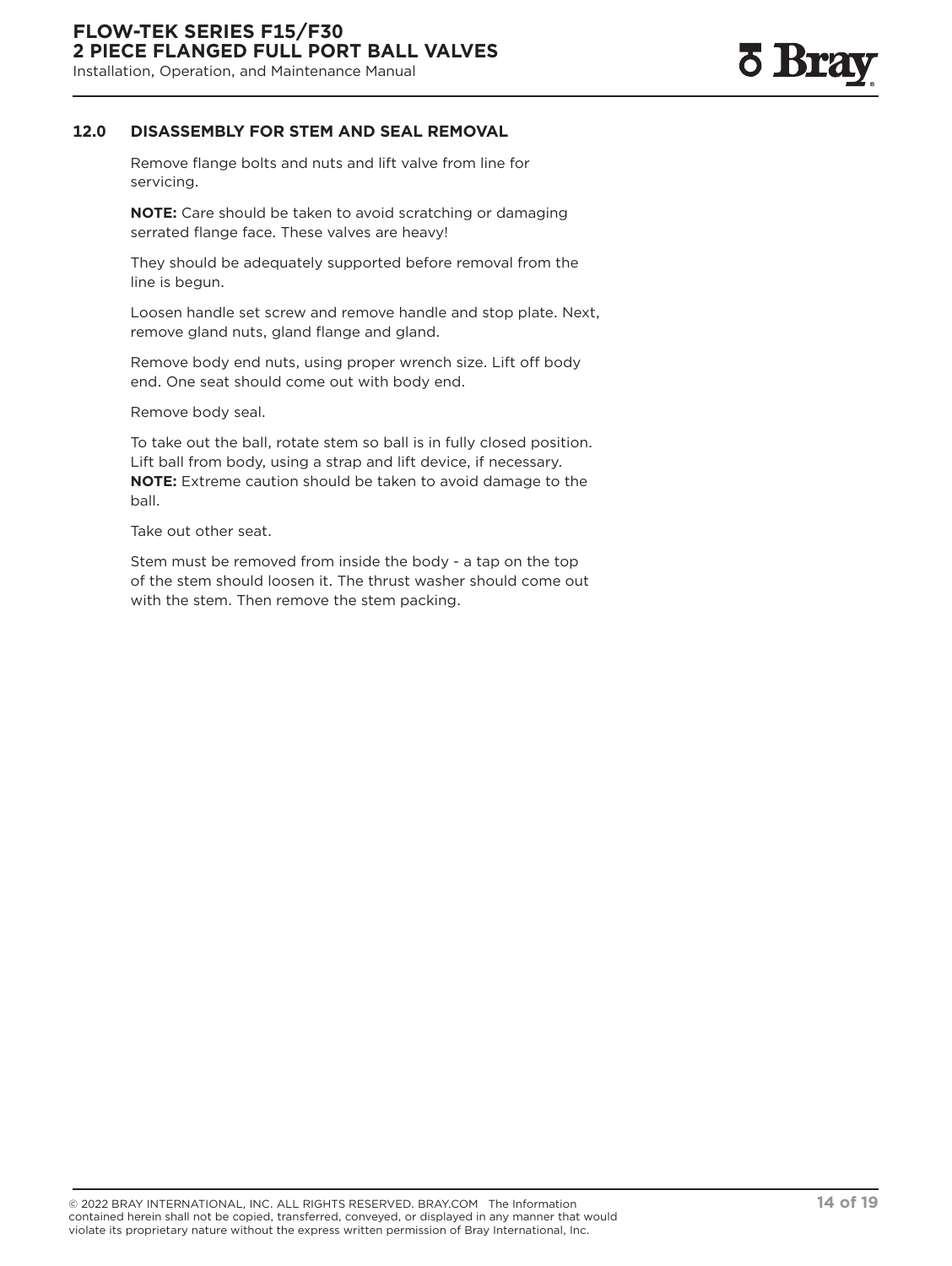#### <span id="page-14-0"></span>**13.0 VISUAL INSPECTION**

Clean and inspect metal parts. It is not necessary to replace the ball and stem unless the seating surfaces have been damaged by abrasion or corrosion. We strongly recommend replacement of all soft parts whenever the valve is disassembled for reconditioning to protect against subsequent leakage after valve reassembly.

**NOTE: The valve may be assembled and operated dry where no lubricants are allowed in the system;** however, a light lubrication of mating parts will aid in assembly and reduce initial operating torque. Lubricant used must be compatible with the intended line fluid.

© 2022 BRAY INTERNATIONAL, INC. ALL RIGHTS RESERVED. BRAY.COM The Information **15 of 19** contained herein shall not be copied, transferred, conveyed, or displayed in any manner that would violate its proprietary nature without the express written permission of Bray International, Inc.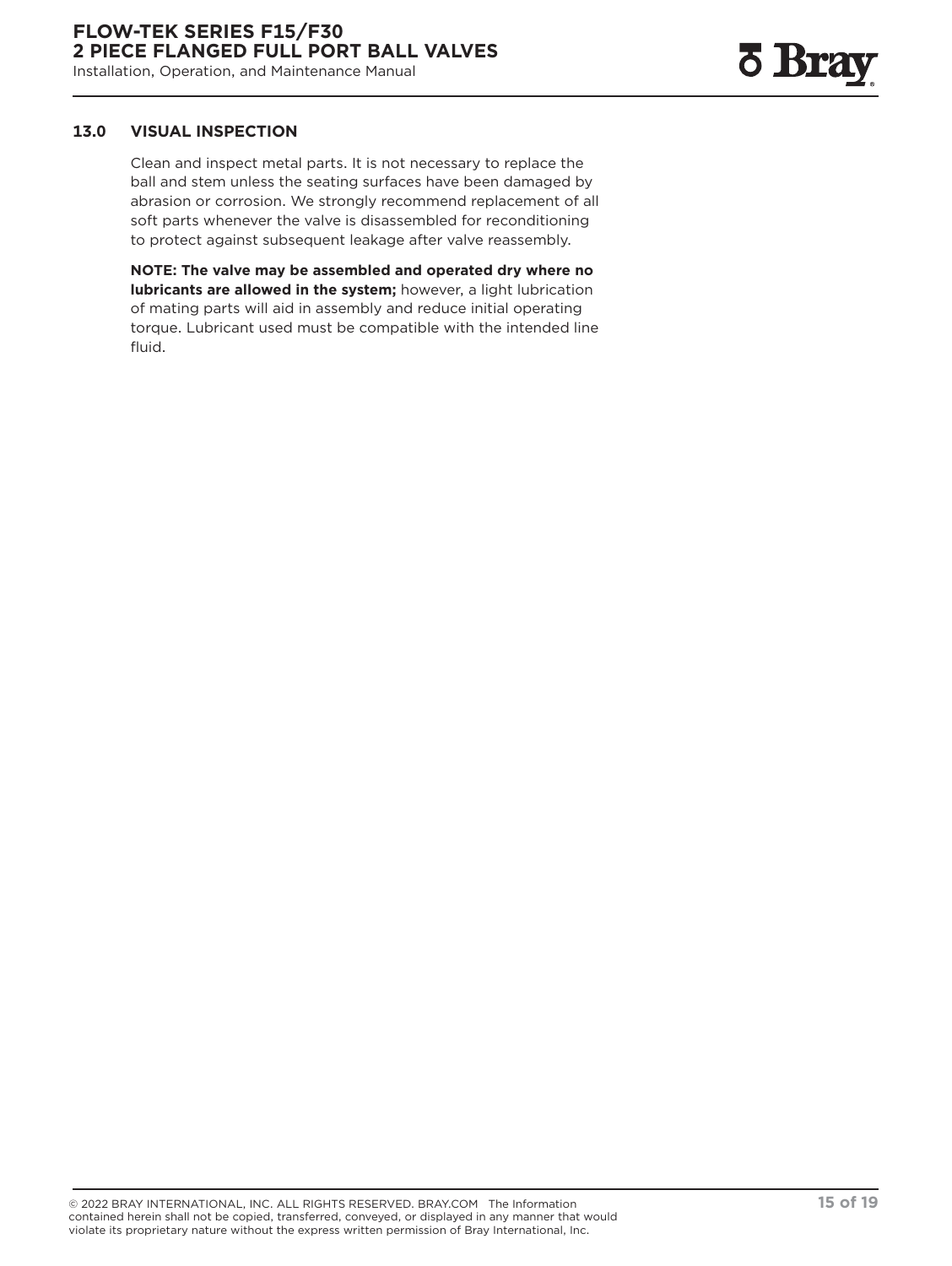<span id="page-15-0"></span>Install one seat in the body seat cavity with the spherical curvature facing the ball.

Install thrust washer on stem and slide the stem up through the body. Install packing and packing gland with packing gland bolt. Torque the packing gland nut with recommended values from **Table 1** (page11).

Install stop plate, handle and handle retainer nut.

Turn the handle CW to the CLOSED position. Line up the ball slot with the stem tang and slide the ball into position. For V-control valves, insert V-ball with V opening facing assembled seat in point 1. V cut in the ball should be on downstream side (body) seat following flow arrow marked on the body. Turn the handle CCW to the OPEN position to hold the ball in place.

Install the remaining seat into end cap seat pocket.

Put body seal gasket into shoulder counter bore at flange in valve body.

Put end cap back into body and line up end flange. Because the body flange bolt pattern is different from the line flange bolt pattern, it is possible to assemble the valve which the bolt holes in the line flanges don't line up. Be certain to align end flanges bolt holes to straddle valve center lines.

#### **NOTE: Be careful not to damage body seal when assembling end into body.**

Install body end nuts and tighten in a crossing pattern to the torque specified in **Table 2**.

|                      | <b>TABLE 2 - Body Bolt Torque</b>  |      |               |                                             |            |
|----------------------|------------------------------------|------|---------------|---------------------------------------------|------------|
| Valve<br><b>Size</b> | <b>Recommended Torque</b><br>Ib-in |      | Valve<br>Size | <b>Recommended Torque</b><br>N <sub>m</sub> |            |
| <b>NPS</b>           | F15                                | F30  | DN            | F15                                         | <b>F30</b> |
| 1/2                  | 140                                | 140  | 15            | 16                                          | 16         |
| 3/4                  | 140                                | 140  | 20            | 16                                          | 16         |
| $\mathbf{1}$         | 210                                | 210  | 25            | 24                                          | 24         |
| $1 - 1/2$            | 550                                | 550  | 40            | 62                                          | 62         |
| $\overline{2}$       | 550                                | 550  | 50            | 62                                          | 62         |
| $2 - 1/2$            | 550                                | 550  | 65            | 62                                          | 62         |
| 3                    | 550                                | 1000 | 80            | 62                                          | 113        |
| 4                    | 550                                | 1000 | 100           | 62                                          | 113        |
| 6                    | 1000                               | 1000 | 150           | 113                                         | 113        |
| 8                    | 1000                               | 1450 | 200           | 113                                         | 164        |
| 10                   | 1450                               | 2400 | 250           | 164                                         | 271        |
| 12                   | 1450                               | 3600 | 300           | 164                                         | 407        |

© 2022 BRAY INTERNATIONAL, INC. ALL RIGHTS RESERVED. BRAY.COM The Information **16 of 19** contained herein shall not be copied, transferred, conveyed, or displayed in any manner that would violate its proprietary nature without the express written permission of Bray International, Inc.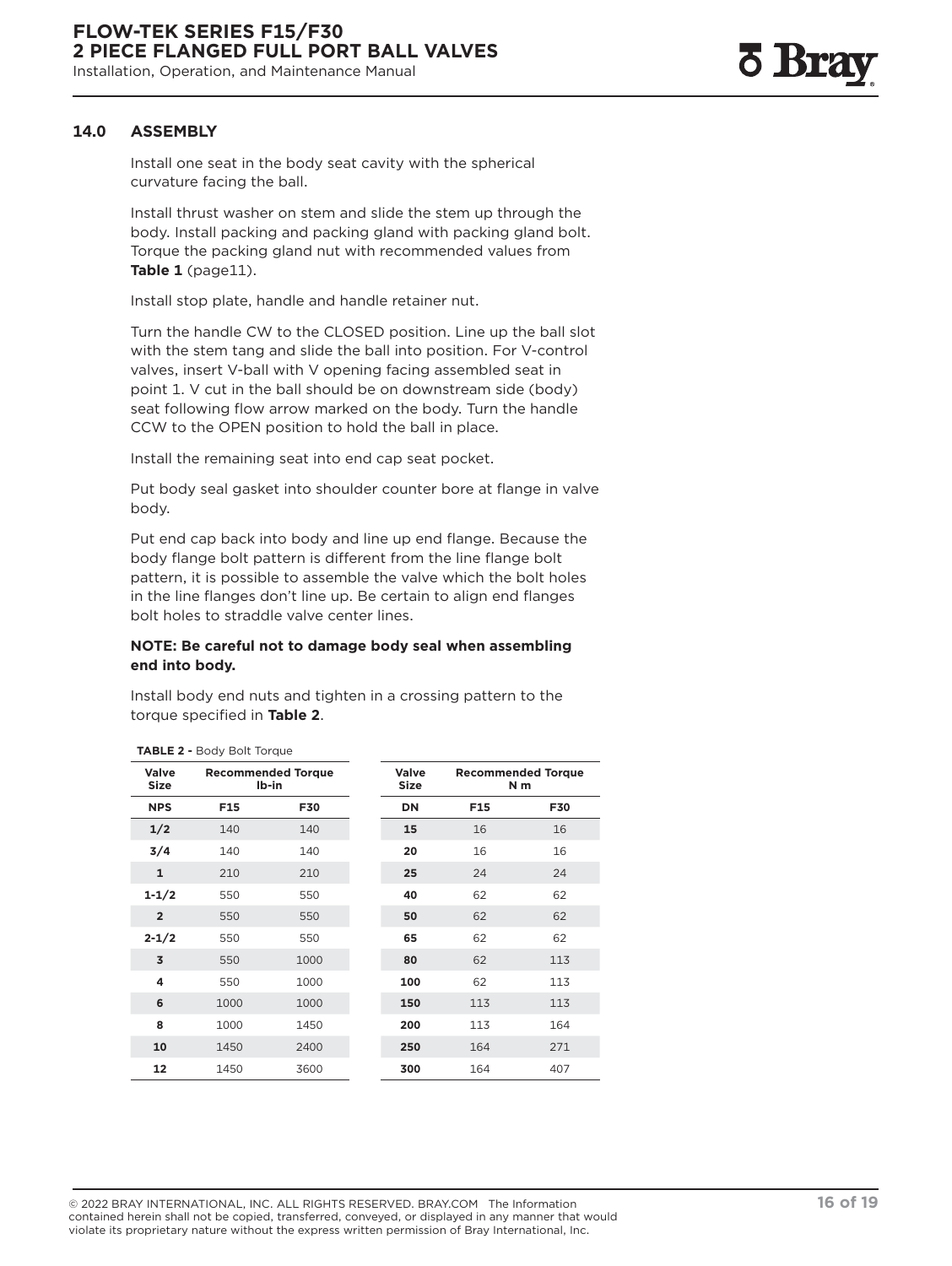#### **Assembly - Continued**



#### **WARNING**

Extreme care must be exercised during adjustment of body stud nuts to make sure that body studs are fully engaged. There should be at least one stud thread exposed beyond the flange on the body side and beyond the nut on the cap side.

Cycle the valve slowly, with a gentle back and forth motion, to build gradually to the full quarter turn. By cycling slowly, the seat lips will assume a permanent seal shape against the ball. A fast turning motion, at this point, may cut the seats before they have a chance to form the proper seal.

Test valve, if possible, prior to placing valve back into line position.



#### **WARNING**

 If not properly secured, the valve can become separated from the pressure source, resulting in possible injury. Always join the valve to flanges of the same pressure rating and secure with a full set of flange bolts.

#### **TEST AS FOLLOWS**

- 1. Apply test flange to the valve with full set of flange bolts and a suitable gasket. Orient the valve with the bore in the vertical position and the seat being tested facing up
- 2. Introduce 50 to 100 psig air. Partially cycle the valve, under pressure, and then slowly close to make sure the cavity is pressurized (use hearing protection). Pour water into the upper port to cover the ball and visually check for bubbles. If bubbles appear, pour the water out, cycle the valve several times and recheck. To check for leakage in the other port, reverse the valve and introduce air pressure to the port just checked.
- 3. Check stem seal at this time by coating the gland area with a soapy water solution. If leakage occurs, tighten stem seal just until leakage stops.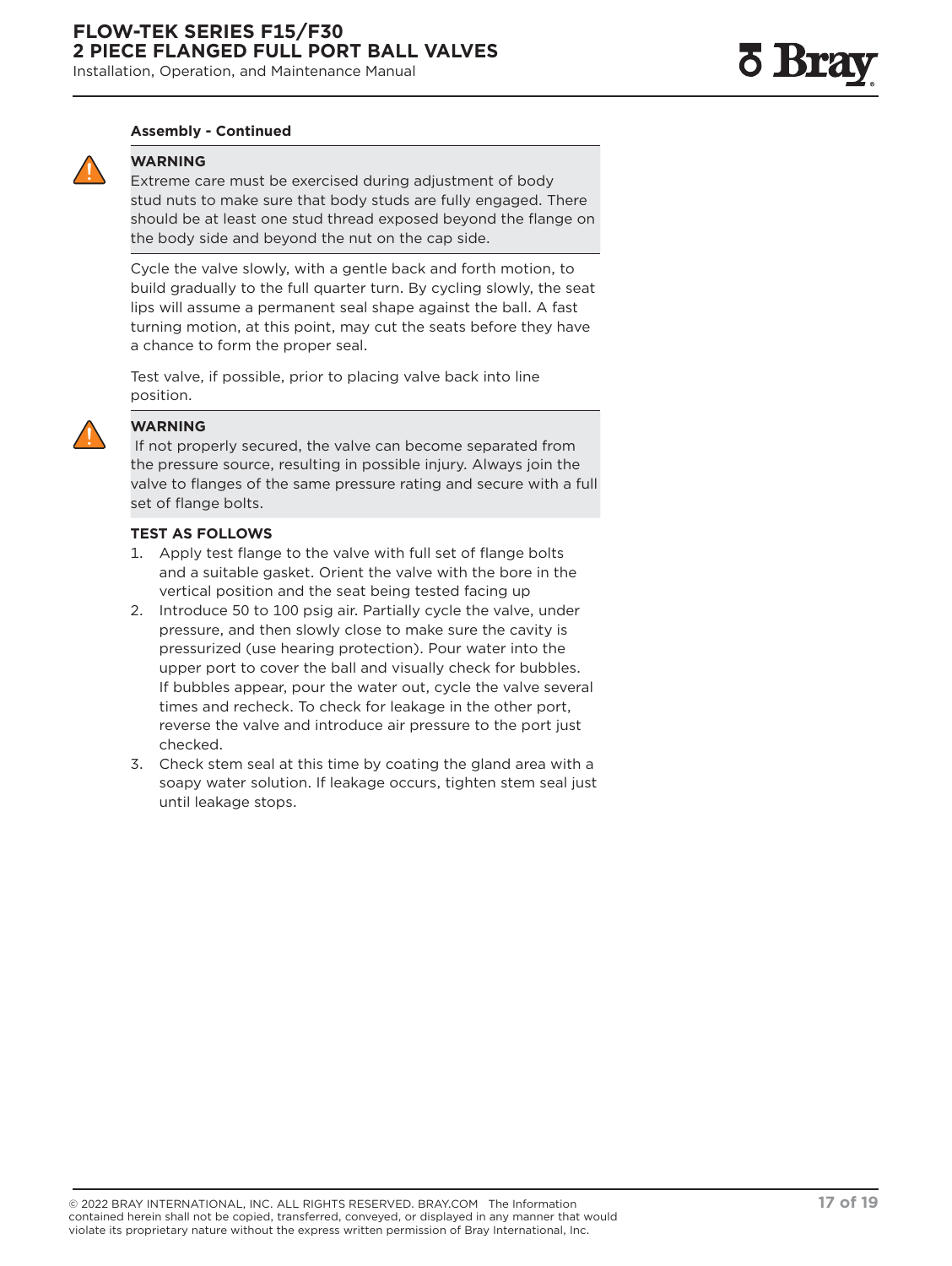<span id="page-17-0"></span>Installation, Operation, and Maintenance Manual



#### **15.0 RETURN MERCHANDISE AUTHORIZATION**

All products that are returned require a Return Merchandise Authorization (RMA). Contact a Bray representative for instructions and RMA forms to be completed prior to return of any product.

The following information must be provided when submitting RMA.

- > Serial number
- > Part number
- > Month and year of manufacture
- > Actuator specifics
- > Application
- > Media
- > Operating temperature
- > Operating pressure
- > Total estimated cycles (since last installation or repair)

**NOTE**: Product information is provided on identification tag attached to device.



#### **NOTICE**

Materials must be cleaned and sanitized prior to return. MSDS sheets and Declaration of Decontamination are required.